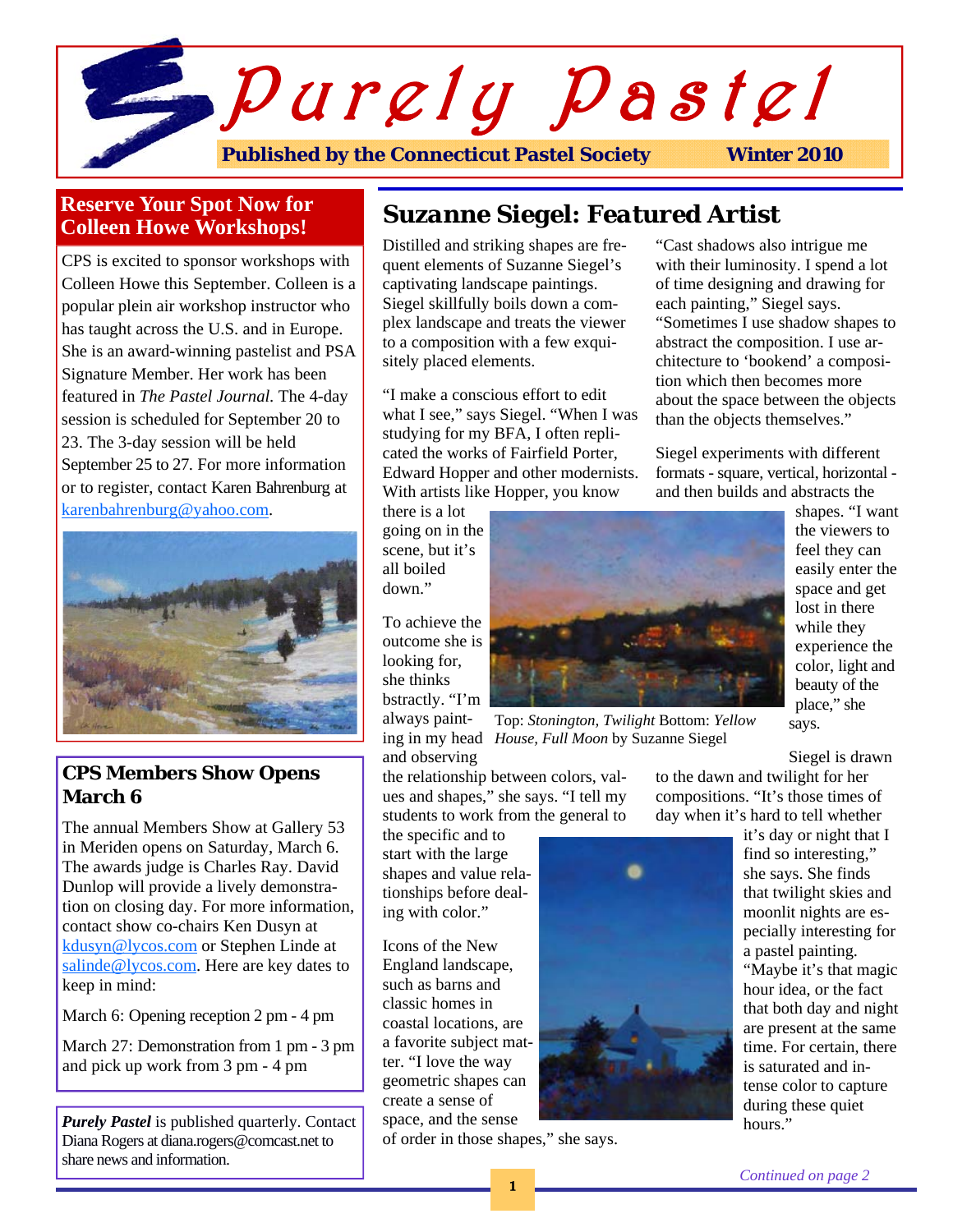# **President's Message:**

First of all, I want to thank the many CPS members who work so diligently for this organization. All of you have helped us to grow and be recognized as one of the premiere pastel societies.

Volunteering is a great way to meet new people, learn from other artists and expand your horizons! Working with CPS has opened up many doors to friendships that I will cherish for years to come.

We are looking for a new volunteer to serve as Awards Chair for the Renaissance Exhibit. Bridget Herbst has done an outstanding job in this role, and I want to thank her for her hard work over many years.

We are also looking for a volunteer to assume the role of Hospitality Chair who oversees our show openings. After many years of dedicated work, Bonnie Potter will be retiring. Thank you, Bonnie. You and Ellie Bender have provided us with incredible goodies and beverages throughout the years. We will miss your creativity and enthusiasm. If you are interested in taking on either role, please contact me through the CPS website.

Thanks to Steve Linde and Ken Dusyn for co-chairing the Members Show at Gallery 53 in Meriden. David Dunlop will provide an inspiring demonstration at the end of the show. It is sure to be the best ever exhibit of our members' talents and diverse painting skills.

Signature Members have two opportunities this year to exhibit their work! Lyme Art Association will host us for the annual Signature Show, and we've added a new opportunity at the Lockwood-Mathews Mansion Museum in Norwalk. You will be receiving additional information in the coming weeks about both exhibits.

So keep painting and I will see you all at the Members Show!

Sincerely, Chris Ivers

# **2010 Renaissance Show Plans Announced**

It's not too early to start planning to enter the 2010 CPS Renaissance Show to be held at the Mattatuck Museum in Waterbury, CT. Show co-chairs are Rita Caldwell and Mally DeSomma. The awards jurors are Everett Raymond Kinstler and Colleen Howe. Claudia Seymour, president of the Salmagundi Club in NYC, will provide an inspiring demonstration at the end of the show. For more information, contact Mally DeSomma at m.desomma@sbcglobal.net or Rita Caldwell at rparadisc@hotmail.com. Here are key dates to keep in mind:

**July 7:** CD postmark deadline

**Sept. 25:** Accepted works hand delivered

**Oct. 10:** Reception and awards

**Oct. 24:** Demonstration and pick-up work

## **Suzanne Siegel** *(continued)*

Although Siegel is an accomplished pastelist, her painting roots are with watercolor. "I'd been working with watercolors for ten years and I wanted to work with color in a different way," says Siegel. "I remember being in an art supply store and seeing all those pastel colors on display. I was captivated. The pastel medium is all about pure color. It's the saturation and intensity that comes from pure pigment in stick form that you hold in your fingers," she says. "I still love to work in watercolor. But now I work back and forth between the two."

Suzanne Siegel resides in Guilford, CT. She teaches at the Lyme Academy College of Fine Art and offers private classes and workshops. She is represented by the Mulford Gallery in Rockland, ME and Caterpillar Hill Gallery in Sedgewick, ME. Contact her at suzanne@suzannesiegel.net. Her website is www.suzannesiegel.net.



*Summer Night III* by Suzanne Siegel

# **Member News**

**Donna Rossetti-Bailey** was a featured artist at The Seasoned Palette Exhibit at the Narrows Center for the Arts in Fall River, MA. She was juried into the IAPS International Exhibit at the City of Brea Art Gallery (CA). She won the Cheap Joe's Art Supply award at the Pastel Society of New Hampshire national show. Her paintings are featured in the *Best of America Pastels Volume II.*

**Christine Ivers** won the Art Spirit Foundation Award for Excellence in Pastel at the Annual Members Exhibition at the Salmagundi Club, NY. She was selected to be one of the Top 100 Pastelists for 2010 by *Pastel Journal* with an honorable mention in the landscape division. She was accepted into the IAPS Exhibition at the City of Brea Art Gallery and this year's "Richeson 75" Best in Pastels Competition. She was elected to the Board of Directors at Lyme Art Association and invited to join The Allied Artists of America, Inc. as an active artist member.

The Gregory James Gallery's Pastel Invitational 2010 show features paintings by CPS members **Rainie Crawford, Frank Federico, Liz Haywood-Sullivan, Julie Hopkins, Leslie Lillien Levy, Dick McEvoy, Alain Picard**, and **Peter Seltzer**. The Gregory James Gallery is located in New Milford, CT. The show runs through March 27.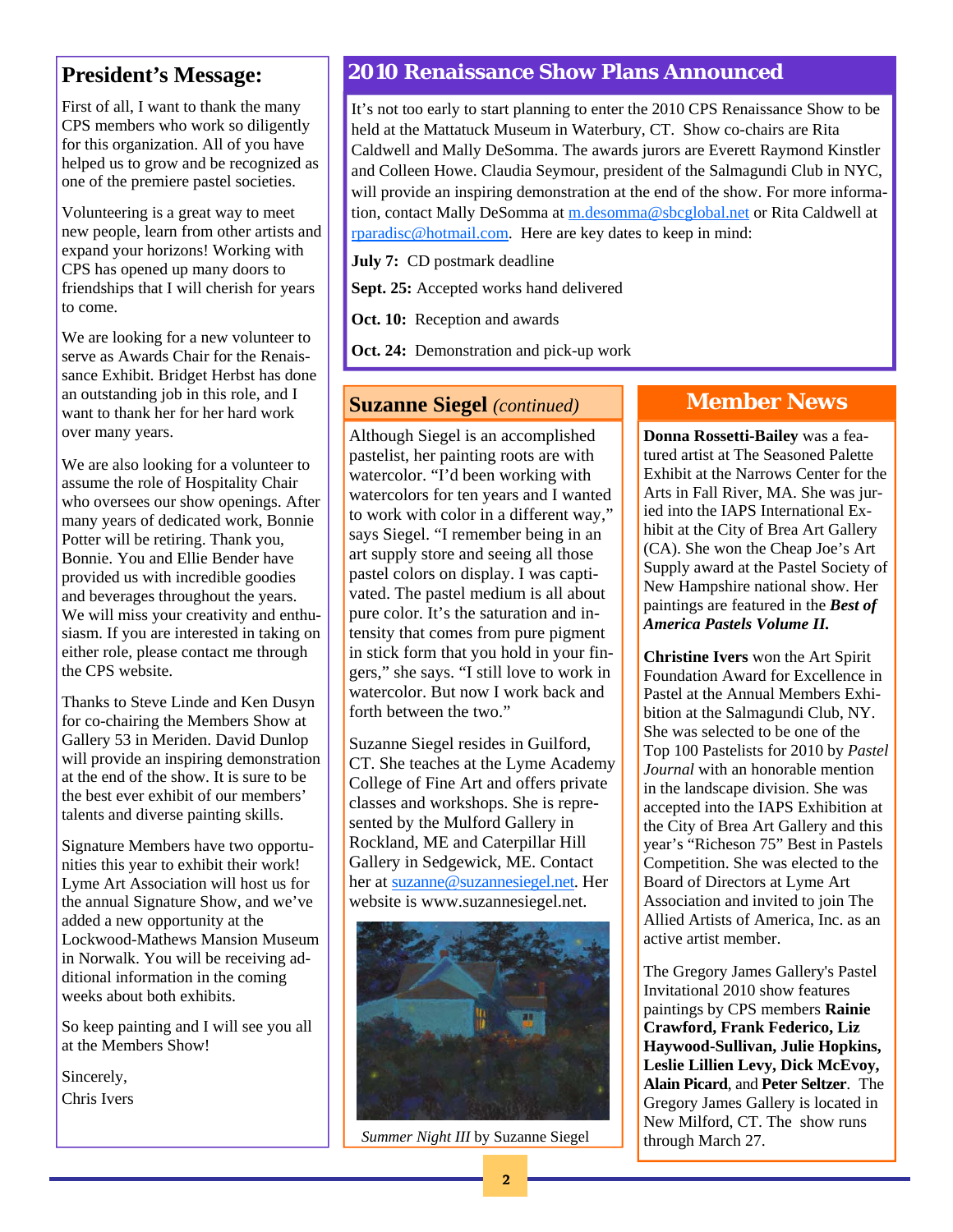#### **New CPS Signature Members**

CPS is pleased to announce our newest signature members. Congratulations for this achievement:

Joe Baker - Monterey, MA

Mally DeSomma - Waterbury, CT

September McGee - Laguna Beach, CA

Diana DeSantis - Whitestone, NY

Kurt Weiser - Scituate, MA

# **Tips for Success: Signature Status and Juried Shows**

With the national juried show season upon us, now is the time to plan to maximize your success. These tips are also useful if you are considering applying for CPS Signature Member status. The expert advice is provided by nationally-recognized pastelists Frank Federico, Rainie Crawford and Peter Seltzer.

**Image quality:** Make sure your images are in focus and that there is no extraneous visual information (e.g., mats, frames, and shadows).

**Image selection:** Aim for consistency. Avoid showing how many different subjects or styles you can tackle. Simply focus on your best work in your strongest genre (e.g., portrait, still life, or landscape).

**Label slides and CDs carefully:** Follow the labeling instructions closely. Information such as name, title, and dimension needs to be included in the correct format. Skipping the required information and format puts you at risk of being disqualified or giving the judges a reason to select other works.

#### **Supply all the required informa-**

**tion**: Read the show or selection instructions carefully. For example, CPS signature status submission requires a resume, correct number of slides, jury fee of \$25 and SASE.

Each organization and show requires different elements, so invest the time in carefully preparing your submission.

## **CPS Signature Members Show Calling all Volunteers! Set for LAA**

The 2010 Signature Members Show will be held at the Lyme Art Association in Lyme, CT from August 13 to September 18. Thanks to show co-chairs Jane Wright Wolf and Laurel Friedmann for organizing the show. Here are key dates:

Tues. 6/1: CDs due (postmark by 6/1)

Thurs. 8/5: Shipped deliveries deadline

Mon. 8/9: Hand delivery from 3 pm -7 pm

Fri. 8/13: Reception from 6 pm -8 pm

Sun. 9/19: Pick up work from 3 pm -5 pm

For more information, contact Jane Wright Wolf at jwrightwolf@yahoo.com or Laurel Friedmann at laurelfriedmann@yahoo.com.

## **Member News** (contd.)

**John B. Conroy** had his work acquired by the National Institutes of Health in Bethesda, MD for their program exhibiting art in patient care units. His work was recently installed with a collection of art for the new wing of the Lawrence Hospital in Bronxville, NY.

*CPS is recruiting members to serve in two vital roles.* 

#### **Awards Chair: Renaissance Show**

The Awards Chair is the liaison with awards sponsors. Duties also include tracking sponsors, working with judges on jurying day and contacting award winners. The Awards Chair is encouraged to add his/her own personal touch to the job and can share the duties with a co-chair if preferred. CPS thanks Bridget Herbst for her leadership in this role over the past several years!

#### **Hospitality Chair: Annual Member Show**

We thank Bonnie Potter who has graciously served in this role over the years.

*If you are interested in serving in either role, please contact Chris Ivers through the CPS website.* 

# **Upcoming Workshops**

*Purely Pastel features upcoming workshops offered by CPS members:* 

#### **Workshops with Frank Federico**

May 28-30: Pastel Society of Maine, Boothbay Harbor area

June 18-20: Pastel Society of Maine, Kennebunkport, ME

July 16-18: Concord Art Association, Concord, MA

July 27-29: Gibson House B & B, Haverhill, NH

Aug. 14-16: North Shore Arts Association, Cape Ann, MA

For more information, contact Frank at 860.489.7229 or studiofedart@aol.com.

#### **Workshop with Chris Ivers**

March 7: Paint the Night Workshop, Meriden, CT

For more information, visit www.christineivers.com or contact Chris at 203.235.1417.

#### **Workshops with Donna Rossetti-Bailey**

Aug. 13 -15: Introduction to Pastels: A-Z*,* Terry Ludwig Studio, Denver, CO March 20 -21: Painting Night Scenes, Pastel Painters Society of Cape Cod, Barnstable, MA

For more information, contact Donna at dlrb@comcast.net.